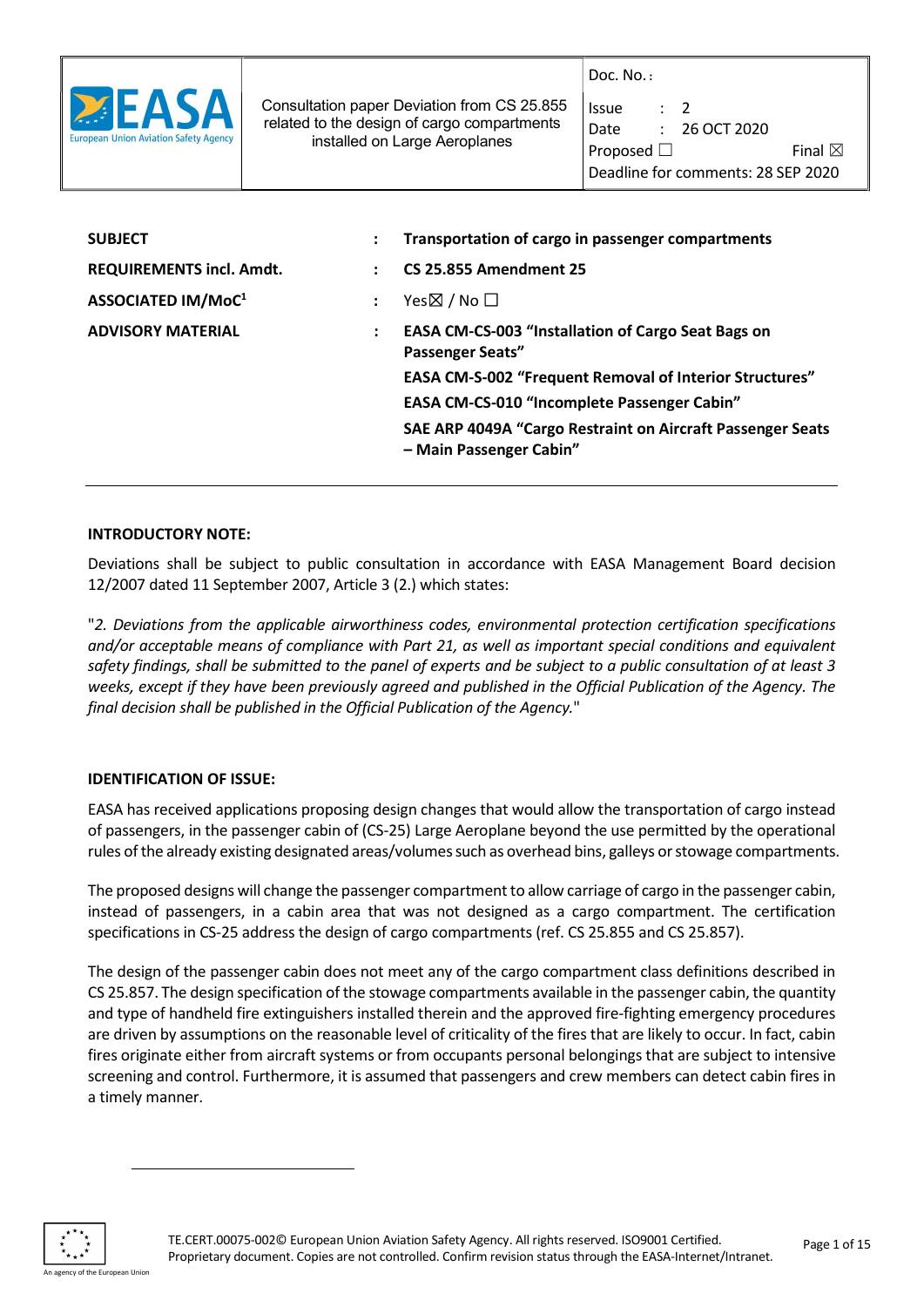

 Consultation paper Deviation from CS 25.855 related to the design of cargo compartments installed on Large Aeroplanes

| Issue           | $\cdot$ 7 |                                    |
|-----------------|-----------|------------------------------------|
| Date            |           | $: 26$ OCT 2020                    |
| Proposed $\Box$ |           | Final $\boxtimes$                  |
|                 |           | Deadline for comments: 28 SEP 2020 |

If the passenger cabin is used to transport cargo, the above assumptions are not valid anymore and there is an increased fire risk which needs to be addressed through the installation of the additional aircraft systems as required for the design of cargo compartments by CS 25.855 and CS 25.857 (e.g. smoke detection system, builtin fire suppression system, cargo liners, means to shut-off ventilation, smoke barrier).

To ensure an acceptable level of safety, in line with that required for the design of cargo compartments installed on large aeroplanes, a special condition had been proposed by EASA and published for consultation from  $9<sup>th</sup>$  June to  $7<sup>th</sup>$  July 2020.

EASA received 166 comments from 16 different commenters, including Aviation Authorities and key stakeholders. After a thorough review of the comments received, EASA concluded that the complexity associated to the performance of a fire risk assessment could create the conditions for applicants to underestimate the hazard associated to a cargo fire. The initially proposed certification approach could have been successful only through the introduction of very severe limitations to the type of cargo allowed in the cabin. EASA therefore decided to publish instead a deviation imposing a time limitation expressed in flight hours or terminal date, whichever occurs first, in order to mitigate to an acceptable level the risk of exposure to a catastrophic cargo fire event. As a matter of fact, if only manual fire-fighting capability is available, protection of the cabin occupants from smoke and toxic gases generated by the cargo fire event can be achieved only if the fire is detected in a timely manner and fully extinguished. These objectives can be achieved only assuming transportation of cargo that is associated to a very low fire risk.

The intent of this deviation is, in the context of the COVID-19 crisis and its commercial impact on the industry and on airline operators, to allow higher flexibility in the transportation of cargo in the cabin. This additional flexibility could be granted as long as the exposure to the risk of a catastrophic cargo fire is mitigated by operational limitations that are established on the basis of conservative assumptions related to:

- a) the number of aeroplanes for which the passenger cabin will be converted to transport cargo through a design change;
- b) the expected average number of flight hours per year for an affected aeroplane; and
- c) the probability of having a cargo fire.

In addition, the assumptions on the rate of conversion of the fleet and on the average flight hours per affected aeroplane per year are established taking into account the expected temporary nature of this demanded kind of passenger aeroplane operation, which is expected to phase out as soon as the situation generated by the current COVID-19 emergency improves and normal fleet operation is restored.

EASA has established the proposed operating limitations assuming that until  $31<sup>st</sup>$  December 2021 maximum 2500 aeroplanes will be converted to transport cargo in the cabin. Considering the statistical evidence coming from international databases, the probability of having a cargo fire is assumed to be equal to 10-7 /FH.

As not all cargo fire events are catastrophic, it is therefore sufficiently conservative to allow each affected aeroplane to fly for a maximum of 2000 flight hours until 31<sup>st</sup> December 2021.

EASA intends to monitor the implementation of the design changes that will be approved based on the deviation in order to confirm the validity of the above-mentioned assumptions.

In conclusion, if the cabin design cannot meet the specifications of a Class B, C, E or F cargo compartment, the following deviation from the requirements of CS 25.855 needs to be established to achieve the compliance with the essential requirements for airworthiness for transportation of cargo in the cabin.

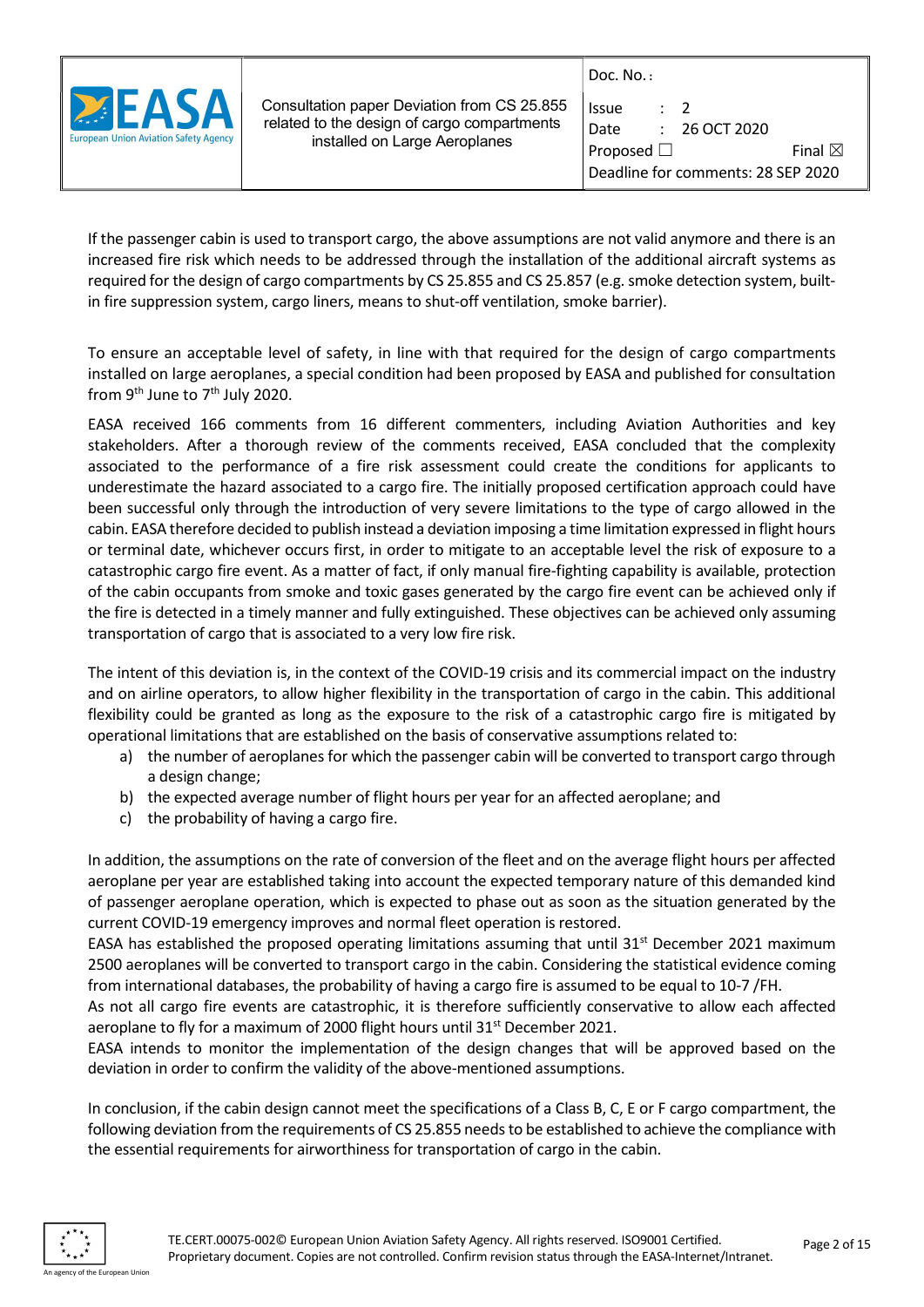

| Issue           | $\cdot$ 7 |                                    |
|-----------------|-----------|------------------------------------|
| Date            |           | $: 26$ OCT 2020                    |
| Proposed $\Box$ |           | Final $\boxtimes$                  |
|                 |           | Deadline for comments: 28 SEP 2020 |

## Deviation from CS 25.855(a)(b)(c)(d)(h)(i) Amdt 25

#### Transportation of cargo in passenger compartments

#### I. APPLICABILITY

Large Aeroplanes for passenger operation that are intended to use the cabin for transportation of cargo.

## II. APPLICABLE ESSENTIAL REQUIREMENTS FOR AIRWORTHINESS OF REGULATION (EU) 2018/1139 (Annex II)

1.1. Structures and materials

1.1.1. The integrity of the structure must be ensured throughout, and sufficiently beyond, the operational envelope for the aircraft, including its propulsion system, and maintained for the operational life of the aircraft.

1.1.2. All parts of the aircraft, the failure of which could reduce the structural integrity, must comply with the following conditions without detrimental deformation or failure. This includes all items of significant mass and their means of restraint.

(a) All combinations of load reasonably expected to occur within and sufficiently beyond, the weights, centre of gravity range, operational envelope and life of the aircraft must be considered. This includes loads due to gusts, manoeuvres, pressurisation, movable surfaces, control and propulsion systems both in flight and on the ground.

(b) Consideration must be given to the loads and likely failures induced by emergency landings either on land or water.

(c) As appropriate to the type of operation, dynamic effects must be covered in the structural response to those loads, taking into account the size and configuration of the aircraft.

1.1.4. The production processes and materials used in the construction of the aircraft must result in known and reproducible structural properties. Any changes in material performance related to the operational environment must be accounted for.

1.1.5. It must be ensured, to the extent practicable, that the effects of cyclic loading, environmental degradation, accidental and discrete source damage do not reduce the structural integrity below an acceptable residual strength level. All necessary instructions for ensuring continued airworthiness in this regard must be promulgated.

1.3. Systems and equipment (other than non-installed equipment):

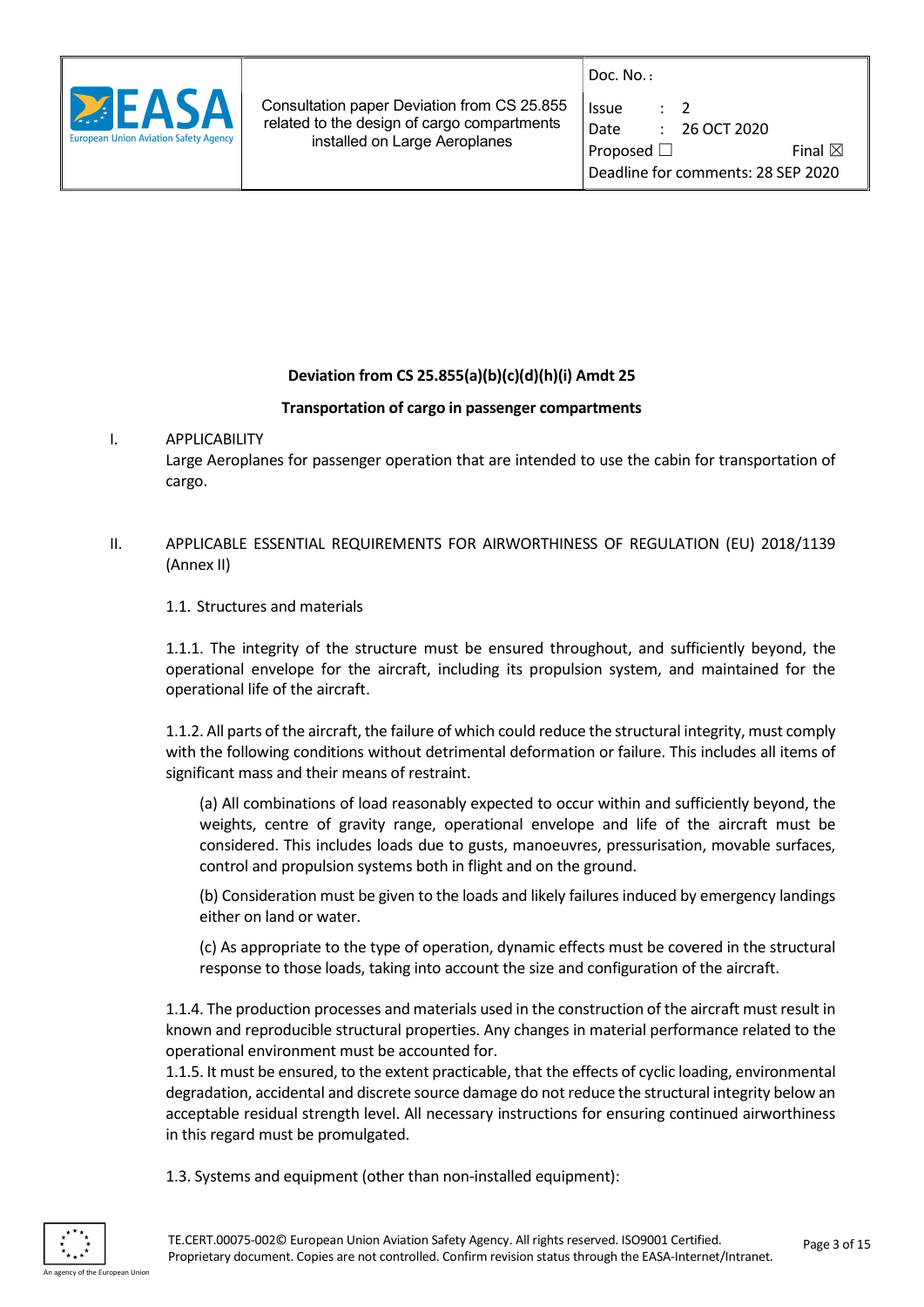

| <b>Issue</b>                       | $\cdot$ 7 |                   |  |
|------------------------------------|-----------|-------------------|--|
| Date                               |           | $: 26$ OCT 2020   |  |
| Proposed $\Box$                    |           | Final $\boxtimes$ |  |
| Deadline for comments: 28 SEP 2020 |           |                   |  |

1.3.1. The aircraft must not have design features or details that experience has shown to be hazardous.

1.3.2. The aircraft, including those systems, and equipment required for the assessment of the type design, or by operating rules, must function as intended under any foreseeable operating conditions, throughout and sufficiently beyond, the operational envelope of the aircraft, taking due account of the system or equipment operating environment. Other systems or equipment not required for type-certification, or by operating rules, whether functioning properly or improperly, must not reduce safety and must not adversely affect the proper functioning of any other system or equipment. Systems and equipment must be operable without needing exceptional skill or strength.

1.3.3. The aircraft systems and equipment, considered separately and in relation to each other, must be designed such that any catastrophic failure condition does not result from a single failure not shown to be extremely improbable and an inverse relationship must exist between the probability of a failure condition and the severity of its effect on the aircraft and its occupants. With respect to the single failure criterion above, it is accepted that due allowance must be made for the size and broad configuration of the aircraft and that this may prevent this single failure criterion from being met for some parts and some systems on helicopters and small aeroplanes.

1.3.4. Information needed for the safe conduct of the flight and information concerning unsafe conditions must be provided to the crew or maintenance personnel, as appropriate, in a clear, consistent and unambiguous manner. Systems, equipment and controls, including signs and announcements must be designed and located to minimise errors which could contribute to the creation of hazards.

1.3.5. Design precautions must be taken to minimise the hazards to the aircraft and occupants from reasonably probable threats, including information security threats, both inside and external to the aircraft, including protecting against the possibility of a significant failure in, or disruption of, any non-installed equipment.

1.5. Continuing airworthiness

1.5.1. All necessary documents including instructions for continuing airworthiness must be established and made available to ensure that the airworthiness standard related to the aircraft type and any associated part is maintained throughout the operational life of the aircraft.

1.5.2. Means must be provided to allow inspection, adjustment, lubrication, removal or replacement of parts and non- installed equipment as necessary for continuing airworthiness.

1.5.3. The instructions for continuing airworthiness must be in the form of a manual, or manuals, as appropriate for the quantity of data to be provided. The manuals must cover maintenance and repair instructions, servicing information, trouble-shooting and inspection procedures, in a format that provides for a practical arrangement.

1.5.4. The instructions for continuing airworthiness must contain airworthiness limitations that set forth each mandatory replacement time, inspection interval and related inspection procedure.

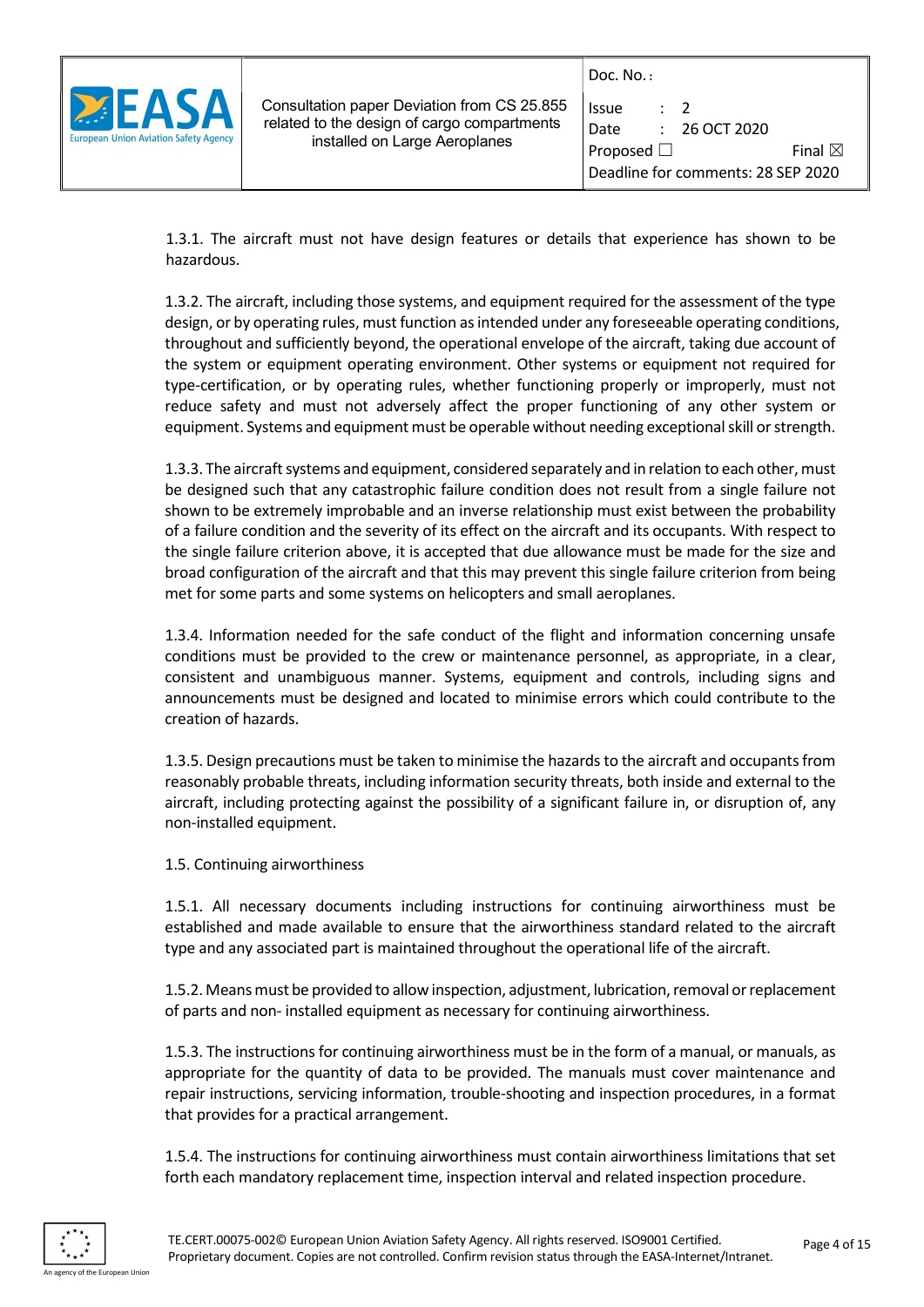

| Issue           | $\cdot$ 7 |                                    |
|-----------------|-----------|------------------------------------|
| Date            |           | $: 26$ OCT 2020                    |
| Proposed $\Box$ |           | Final $\boxtimes$                  |
|                 |           | Deadline for comments: 28 SEP 2020 |

#### 2. AIRWORTHINESS ASPECTS OF PRODUCT OPERATION

2.1. The following must be shown to have been addressed to ensure safety for those on board or on the ground during the operation of the product:

- (a) the kinds of operation for which the aircraft is approved must be established and limitations and information necessary for safe operation, including environmental limitations and performance, must be established;
- (b) the aircraft must be safely controllable and manoeuvrable under all anticipated operating conditions including following the failure of one or, if appropriate, more propulsion systems, taking into account the size and configuration of the aircraft. Due account must be taken of pilot strength, flight deck environment, pilot workload and other human-factor considerations and of the phase of flight and its duration;
- (c) it must be possible to make a smooth transition from one flight phase to another without requiring exceptional piloting skill, alertness, strength or workload under any probable operating condition;
- (d) the aircraft must have such stability as to ensure that the demands made on the pilot are not excessive taking into account the phase of flight and its duration;
- (e) procedures for normal operations, failure and emergency conditions must be established;
- (f) warnings or other deterrents intended to prevent exceedance of the normal flight envelope, must be provided, as appropriate to the aircraft type;
- (g) the characteristics of the aircraft and its systems must allow a safe return from extremes of the flight envelope that may be encountered.

2.2. The operating limitations and other information necessary for safe operation must be made available to the crew members.

2.3. Product operations must be protected from hazards resulting from adverse external and internal conditions, including environmental conditions.

- (a) In particular, and as appropriate to the type of operation, no unsafe condition must occur from exposure to phenomena such as, but not limited to, adverse weather, lightning, bird strike, high frequency radiated fields, ozone, etc., reasonably expected to occur during product operation, taking into account the size and configuration of the aircraft;
- (b) Cabin compartments, as appropriate to the type of operations, must provide passengers with suitable transport conditions and adequate protection from any expected hazard arising in flight operations or resulting in emergency situations, including fire, smoke, toxic gases and rapid decompression hazards, taking into account the size and configuration of the aircraft. Provisions must be made to give occupants every reasonable chance of avoiding serious injury and quickly evacuating the aircraft and to protect them from the effect of the deceleration forces in the event of an emergency landing on land or water. Clear and unambiguous signs or announcements must be provided, as necessary, to instruct occupants in appropriate safe behaviour and the location and correct use of safety equipment. Required safety equipment must be readily accessible;

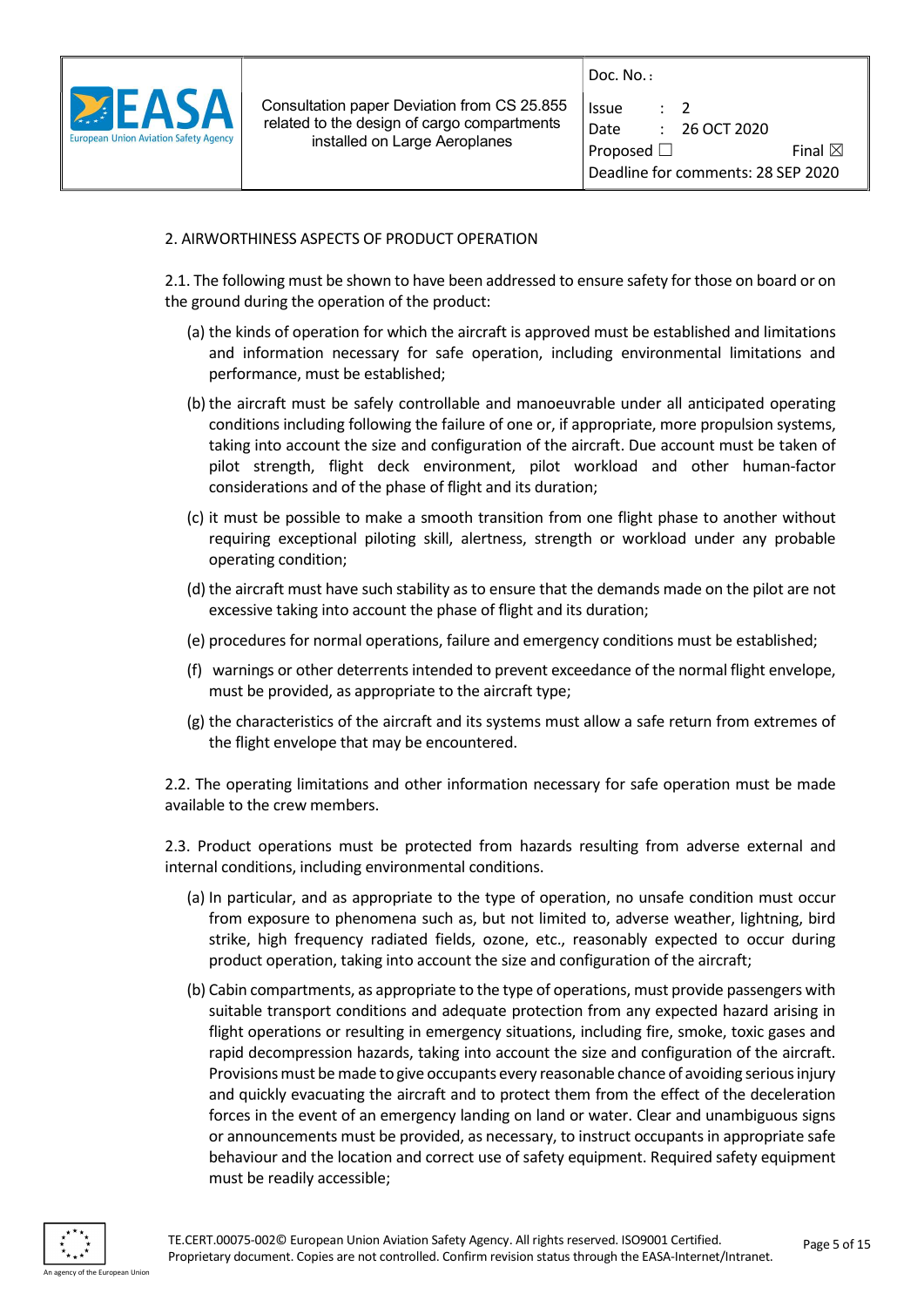

| Issue           | $\cdot$ 7 |                                    |  |
|-----------------|-----------|------------------------------------|--|
| Date            |           | $: 26$ OCT 2020                    |  |
| Proposed $\Box$ |           | Final $\boxtimes$                  |  |
|                 |           | Deadline for comments: 28 SEP 2020 |  |

(c) Crew compartments, as appropriate to the type of operations, must be arranged in order to facilitate flight operations, including means providing situational awareness, and management of any expected situation and emergencies. The environment of crew compartments must not jeopardise the crew's ability to perform their tasks and its design must be such as to avoid interference during operation and misuse of the controls.

#### III. MITIGATING FACTORS

In lieu of CS 25.855(a)(b)(c)(d)(h)(i) the passenger cabin compartment of a Large Aeroplane, when used as cargo compartment, shall meet the mitigating factors of this deviation. Compliance with the mitigating factors ensures compliance with the applicable Essential Requirements of Annex II of Regulation (EU) 2018/1139.

#### 1) Allowed cargo

a) The following limitation shall be included in the ALS and in the AFM:

The allowance to transport cargo in passenger compartment is limited to 2 000 FH following installation of the change or to 31 December 2021, whatever occurs first.

- b) The Transportation of the following cargo in the cabin shall be prohibited:
	- i) dangerous goods;
	- ii) mail;
	- iii) batteries, including batteries contained in, or packed with, equipment;
	- iv) Cargo of a piercing, dense, rigid, or penetrating nature, or cargo with sharp edges or corners, such as rods, pipes, extrusions, or beams, that could become a projectile hazard during flight operations;
	- v) live animals.

#### 2) Fire Protection

- a) All materials installed in the cabin shall at least meet CS 25.853.
- b) There shall be means by which the presence of a fire would be detected in a timely manner. The performance of additional fire and smoke detectors, if installed, shall be demonstrated.
- c) There shall be means to extinguish a fire likely to occur in the areas where cargo is located, considering all approved operating configurations and conditions. A fire risk assessment shall be conducted by the applicant to determine the type and quantity of additional fire extinguishers necessary in the cabin. As a minimum, the following fire extinguishers shall be available in the cabin:
	- i) Two Underwriters Laboratories (UL) 2A (2-1/2 gallon) rated water portable fire extinguishers;
	- ii) At least two fire extinguishers with a minimum UL 4A-80B:C rating or equivalent. Having four UL 2A-10B:C extinguishers is equivalent to two fire extinguishers with a minimum UL 4A-80B:C-rating.
- d) The cargo installation in the cabin shall be designed such that there is visibility and adequate access to the cargo by the cabin occupants for fire detection and fire-fighting.
	- i) If cargo is loaded on seats, in each section of the cabin where cargo is transported:
		- (1) the cargo should not extend above the seatback height.

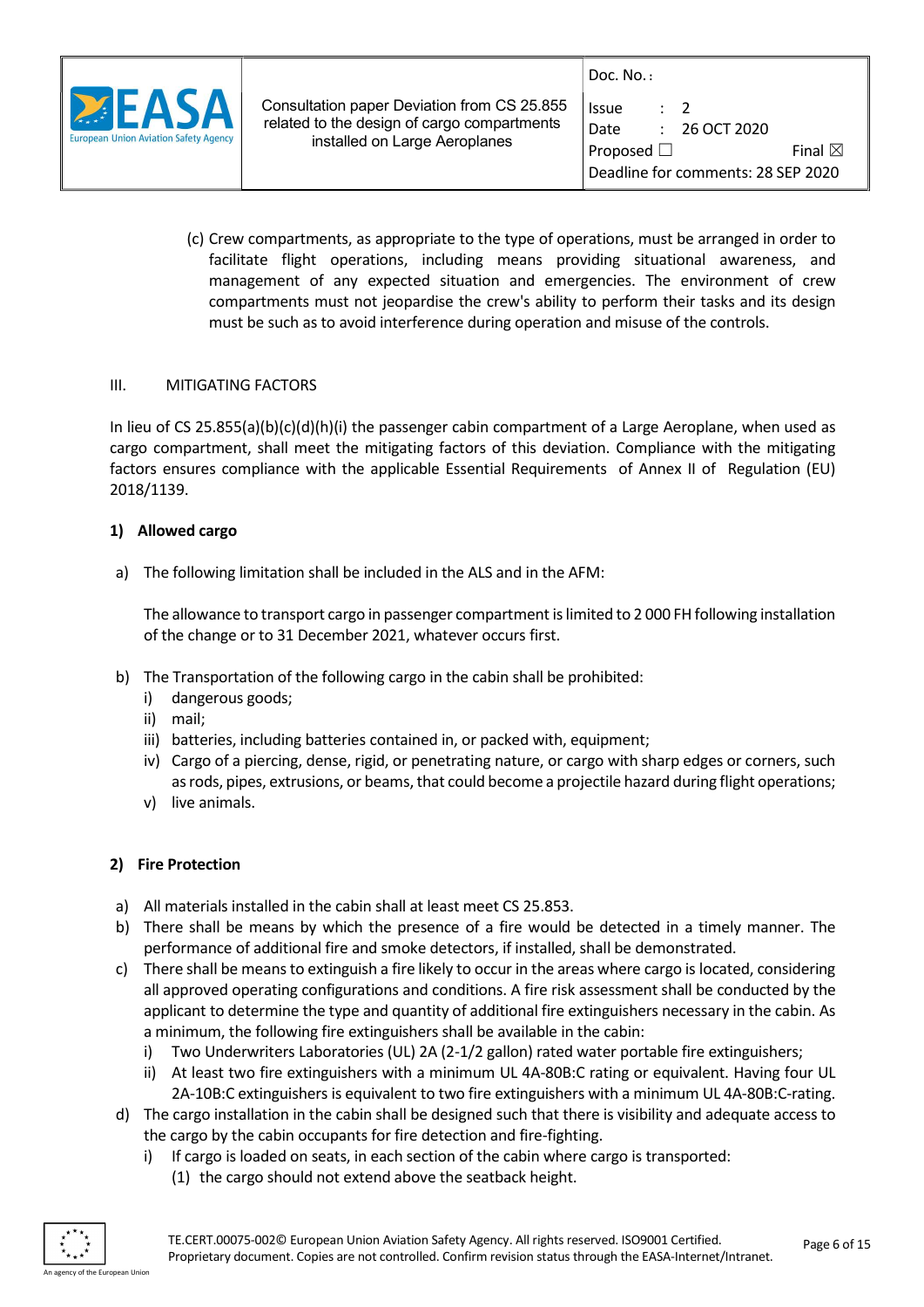

| Issue                              |  | $\cdot$ 7          |  |
|------------------------------------|--|--------------------|--|
| Date                               |  | $\div$ 26 OCT 2020 |  |
| Proposed $\Box$                    |  | Final $\boxtimes$  |  |
| Deadline for comments: 28 SEP 2020 |  |                    |  |

- (2) There should be at least one longitudinal aisle meeting the minimum width dimensions specified in CS 25.815 for aeroplanes with a seating capacity of 10 or less passengers.
- (3) For twin-aisle aeroplanes in which seats are not removed and are used to restrain cargo, there shall be an unloaded seat row that allows crossing from one aisle to the other and is approximately located at equal distance from the available cross-aisles required by CS 25.813.
- ii) If cargo is loaded on the floor, the cargo items to be transported shall be distributed in cargo loading areas as follows:
	- (1) in each cargo loading area, the height of the cargo shall not exceed 127 cm (50 inches).
	- (2) The volume of each cargo loading area, whether on a pallet or directly tied to the floor shall not exceed  $3.54m<sup>3</sup>$  (125 ft<sup>3</sup>).
	- (3) Each cargo loading area shall be adjacent to at least one longitudinal aisle having a minimum width of 51 cm (20"). Each longitudinal aisle shall enable a crewmember to traverse it while walking upright.
	- (4) Lateral access that is at least 38 cm (15") wide shall be provided fore and aft of each cargo loading area.
- e) Access provisions shall be unobstructed by cargo restraint means including the consideration of shifting of cargo items under the applicable ground and flight loads.

## 3) Cabin Occupants

- a) The AFM shall:
	- i) Contain an operating limitation specifying the minimum number of cabin occupants whose duties are to detect and fight a fire, and relay information to the flight crew. At least two cabin occupants whose duties are to detect and fight a fire and relay information to the flight crew are required. Additional cabin occupants shall be justified based on a fire risk assessment considering, at a minimum, the size of the aeroplane.
	- ii) Specify that, if cargo is transported in the cabin, only occupants allowed by mitigating factor 3) a) i) shall be transported in the cabin.
	- iii) Identify the seats that shall be occupied by the cabin occupants during taxi, take-off and landing, and in emergency scenarios such as turbulence or decompression.
	- iv) Specify that the cabin occupants allowed by 3) a) i) shall receive training on:
		- (1) the operation of emergency exits (door opening, slide release);
		- (2) the usage of oxygen equipment (automatic and portable) and procedures to be followed in case of depressurization;
		- (3) the applicable fire/smoke detection procedures and the usage of the two-way communication system between the flight deck and the cabin;
		- (4) the usage of the handheld fire extinguishers required by mitigating factor 2) c) and the applicable fire-fighting procedures;
		- (5) first aid.
	- v) Require that cabin occupants shall be physically able to accomplish the applicable procedures.
	- vi) Require that a pre-flight safety briefing is delivered to the cabin occupants, highlighting the location of the available emergency equipment and which emergency exits will be used in an emergency evacuation.
	- vii) Require to carry portable oxygen equipment by any cabin occupant each time when leaving the seat for cabin walk through.

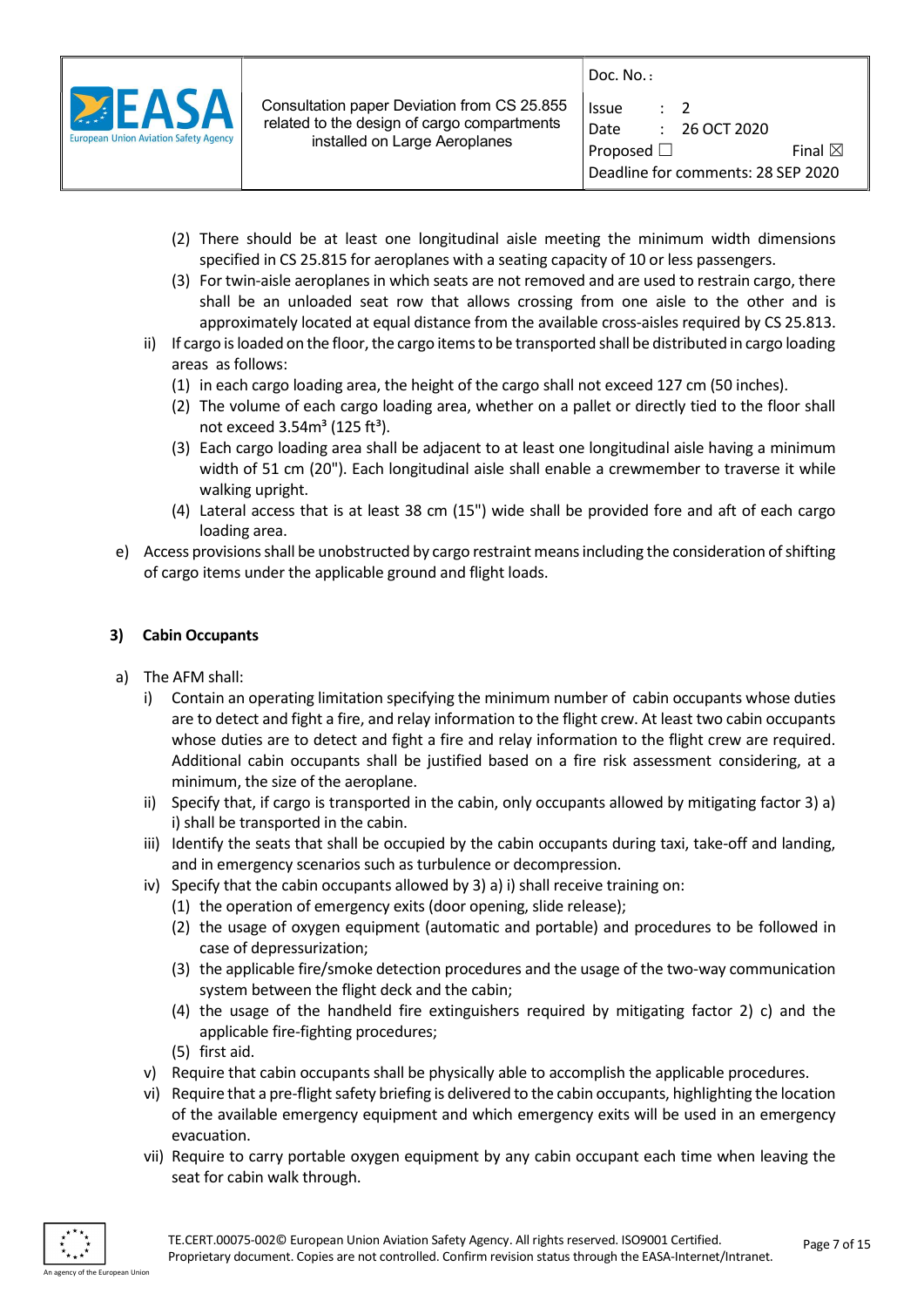| <b>European Union Aviation Safety Agency</b> |  |  |
|----------------------------------------------|--|--|

| Doc. $No.$ :    |           |                                    |
|-----------------|-----------|------------------------------------|
| <b>Issue</b>    | $\cdot$ 2 |                                    |
| Date            |           | $: 26$ OCT 2020                    |
| Proposed $\Box$ |           | Final $\boxtimes$                  |
|                 |           | Deadline for comments: 28 SEP 2020 |

- viii) Require that a visual inspection of the cargo is conducted on a regular basis including prior to takeoff and landing.
- ix) Contain appropriate operating procedures for cabin and cockpit ventilation during fire-fighting, and after fire-fighting phase for smoke evacuation.
- b) Provisions shall be available to allow the flight crew members to notify the cabin occupants of emergencies (e.g. when to don the oxygen equipment, when returning to their seats is required).

## 4) Emergency escape routes

- a) No cargo shall be installed between any seat that is designated to be occupied for take-off and landing by a cabin occupant and the nearest emergency exit on each side of the fuselage.
- b) The required emergency exits shall be easily accessible and operable under any cargo loading condition.
- c) The installation of cargo in the cabin shall not decrease the width of the aisle(s), cross aisles, passageways considering the shifting of cargo items under the applicable ground, flight and emergency landing loads.
- d) The installation of cargo in the cabin shall not obscure any portion of the required emergency exit marking and floor proximity emergency escape marking considering the shifting of cargo items under the applicable ground, flight and emergency landing loads.

## 5) Cargo loading, installation and retaining

- a) The means to provide the carriage of cargo (cargo seat bags, pallets,..), the means to restrain the cargo (nets, straps,…) and all of the attachment points (to seats, to pallets, to seat tracks/beams - including any fittings used ) shall be designed for the placarded maximum weight of contents and for the critical load distribution (centre of gravity location) at the appropriate maximum load factors corresponding to the specified flight and ground load conditions and to the emergency landing conditions of CS 25.561(b).
- b) In addition, means shall be provided to prevent the cargo items from becoming a hazard by shifting under the appropriate maximum load factors corresponding to the specified flight and ground load conditions, and to the emergency landing conditions of CS 25.561(b).
- c) Deflections and deformations of cargo items installations under the load conditions mentioned under 5) a) shall not result in additional forces being imposed on other items in the cabin (such as adjacent pallets, seats, sidewalls, ceiling panels and bulkheads) unless these additional forces are accounted for.
- d) If the cargo installations do not provide a firm handhold there shall be a handgrip or rail along each aisle to enable persons to steady themselves while using the aisles in moderately rough air.
- e) If cargo seat bags are installed:
	- i) As specified in CS 25.787(a), the cargo seat bags shall fully enclose the contents and the enclosure shall meet the load conditions mentioned under 5) a).
	- ii) Regardless of the extent to which they are filled with cargo, they shall be fully closed and secured to prevent anyone becoming trapped in an emergency case.
	- iii) Any related necessary limitations regarding loading and installation, instructions for continued airworthiness and instructions for use shall be established.
- f) Ventilation inlets, exhausts and decompression protection panels shall not be obstructed, considering the shifting of cargo items under the applicable ground and flight loads.

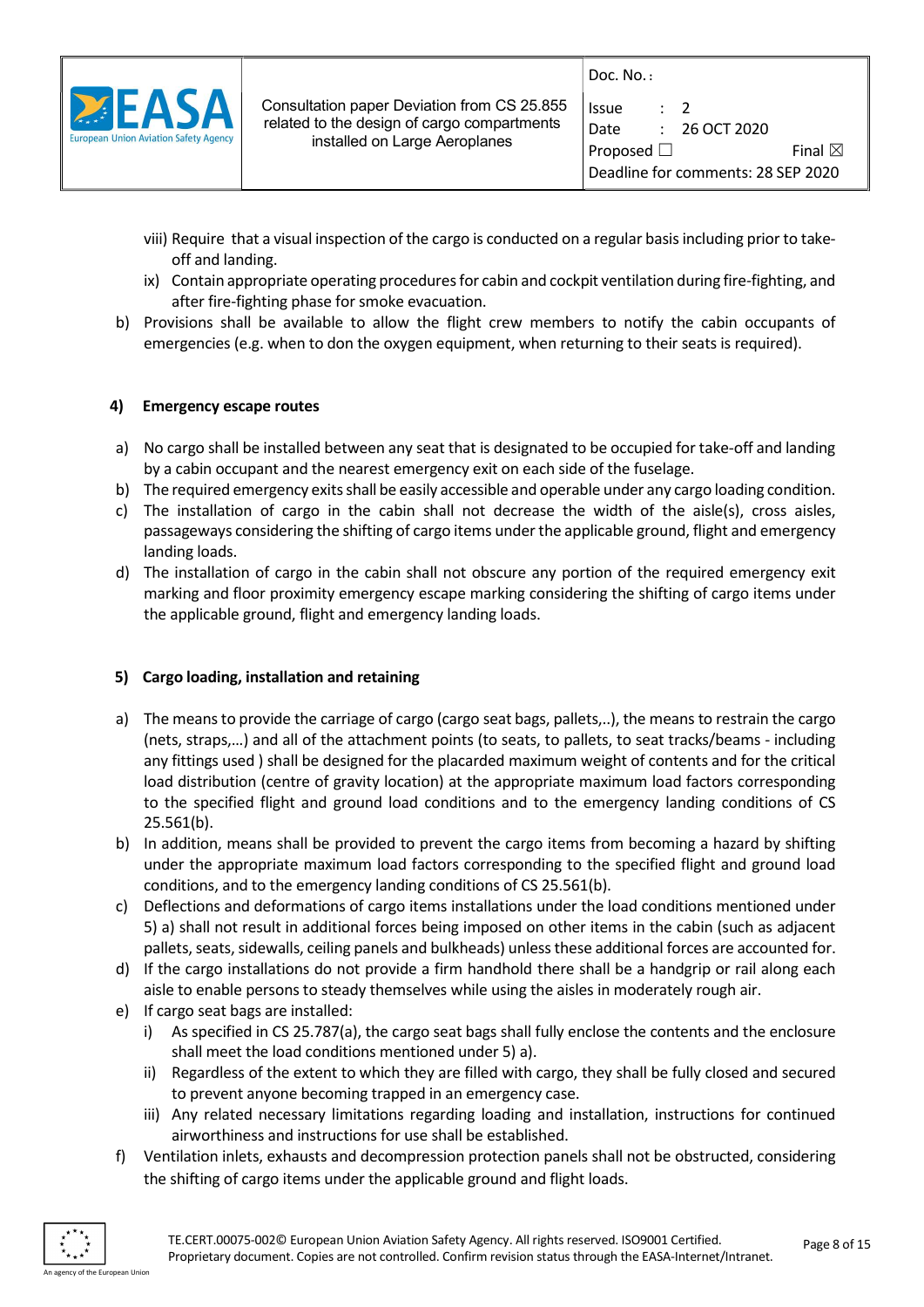

| Issue           | $\cdot$ 7 |                                    |  |
|-----------------|-----------|------------------------------------|--|
| Date            |           | $: 26$ OCT 2020                    |  |
| Proposed $\Box$ |           | Final $\boxtimes$                  |  |
|                 |           | Deadline for comments: 28 SEP 2020 |  |

#### 6) Electrical systems

- a) Electrical systems and equipment installed in cabin areas in which cargo is transported shall be deactivated, removed, protected, relocated, or manipulated in a way that they do not cause an additional fire risk.
- b) Equipment powered by batteries and installed in cabin areas where cargo is transported shall be protected in such a way that they do not cause an additional fire risk.

## 7) Oxygen systems

- a) Oxygen systems installed in the cabin areas in which cargo is transported shall be deactivated, removed, protected, relocated or manipulated in such a way that they do not cause an additional fire risk.
- b) Readily accessible portable oxygen shall be provided to cabin occupants responsible to perform the applicable fire protection procedures. The equipment shall meet CS 25.1439(b) for fire-fighting, and CS 25.1443(e) for hypoxia protection in case of decompression, when walking around the cabin for fire detection.
- c) Cabin occupants not in charge of performing the applicable fire protection procedures shall:
	- i) in case a smoke barrier is installed:
		- (1) use, in case of decompression, the aircraft built-in supplemental oxygen system if still operative, or
		- (2) be provided with readily accessible portable oxygen meeting CS 25.1443(e) for hypoxia protection in case of decompression;
	- ii) in case no smoke barrier is installed:
		- (1) use, in case of decompression, the aircraft built-in supplemental oxygen system if still operative, and
		- (2) be provided with readily accessible portable oxygen equipment meeting CS 25.1439(b) for smoke protection. This equipment shall also meet CS 25.1443(e) for hypoxia protection in case of decompression, if the aircraft built-in supplemental Oxygen system is not operative.

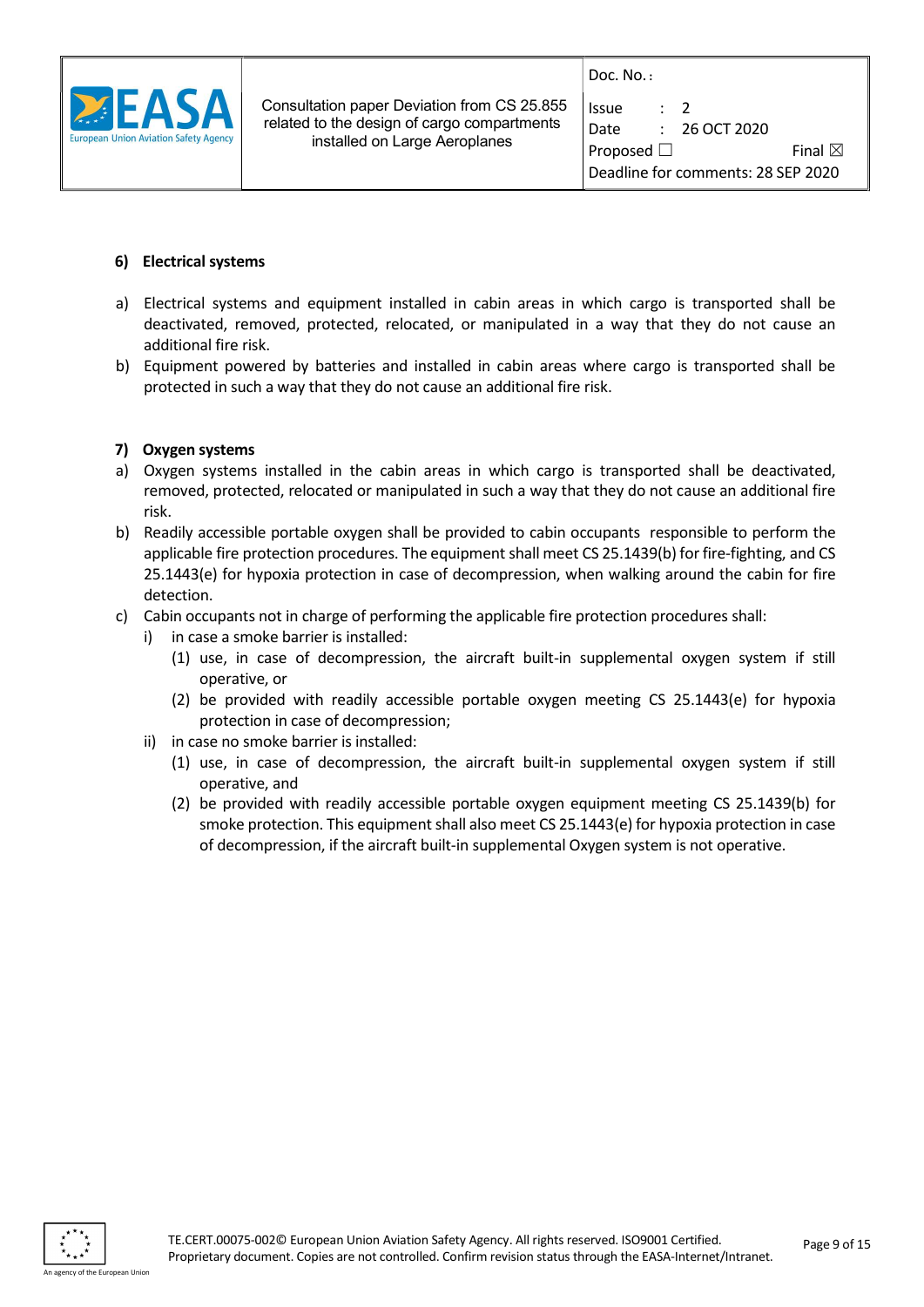

| Issue           | $\cdot$ 7 |                                    |
|-----------------|-----------|------------------------------------|
| Date            |           | $: 26$ OCT 2020                    |
| Proposed $\Box$ |           | Final $\boxtimes$                  |
|                 |           | Deadline for comments: 28 SEP 2020 |

#### Interpretative Material

The present Interpretative Material is published for awareness only and is not subject to public consultation.

## 1) Allowed cargo

Procedures should be developed to ensure that the pilot-in-command is provided with information needed to meet the limitations related to the type of cargo allowed in the cabin through the cargo manifest or other appropriate documentation.

## 2) Fire Protection

The adequacy of the approach used to address the mitigating factors related to fire protection should be justified by means of a fire risk assessment. The risk assessment should take into account:

- The control of the cargo before loading: the type and quantity of cargo loaded in the cabin should be identified in detail,
- The capability of the cargo load to self-ignite,
- The flammability of the cargo load,
- …

If cargo seat bags are used to transport cargo in the cabin, they should meet at least CS-25 Appendix F Part  $1(a)(1)(iv)$  and (v). The appropriate flammability standard that the bags should meet needs to be derived from a fire risk assessment.

Smoke or fire detection could be achieved either by means of a detection system, or with cabin occupants adequately monitoring the cabin where cargo is transported. Any smoke or fire detection system that is installed to meet mitigating factor 2) b) is subject to CS 25.858.

If no smoke or fire detection system is installed, cabin occupants should inspect the cargo periodically during the entire duration of the flight. The interval between consecutive inspections should not exceed 15 minutes. Cabin occupants may use technical carry-on devices that ease the detection of heat, fire or smoke.

During normal operation, cabin ventilation should be minimised to cope with the number of cabin occupants in order to minimise the oxygen supply to a potential fire.

If the ECS system is configured with gasper outlets they should be in closed or off position at all phases of flight. Regarding cockpit and cabin ventilation, it should be justified that the procedure contained in the AFM:

- (a) Does not slow down the fire extinguishing process
- (b) Does not reactivate the fire after being extinguished during the smoke evacuation phase

The number, the type and location of fire extinguishers required to be installed in the cabin should be determined considering CS 25.851(a),AMC 25.851(a), AMC 25.851(a)(1), AMC 25.851(a)(2) and AMC 25.851(c), which include a reference to FAA AC 20-42D. In particular, fire extinguishers:

should be of an approved type,

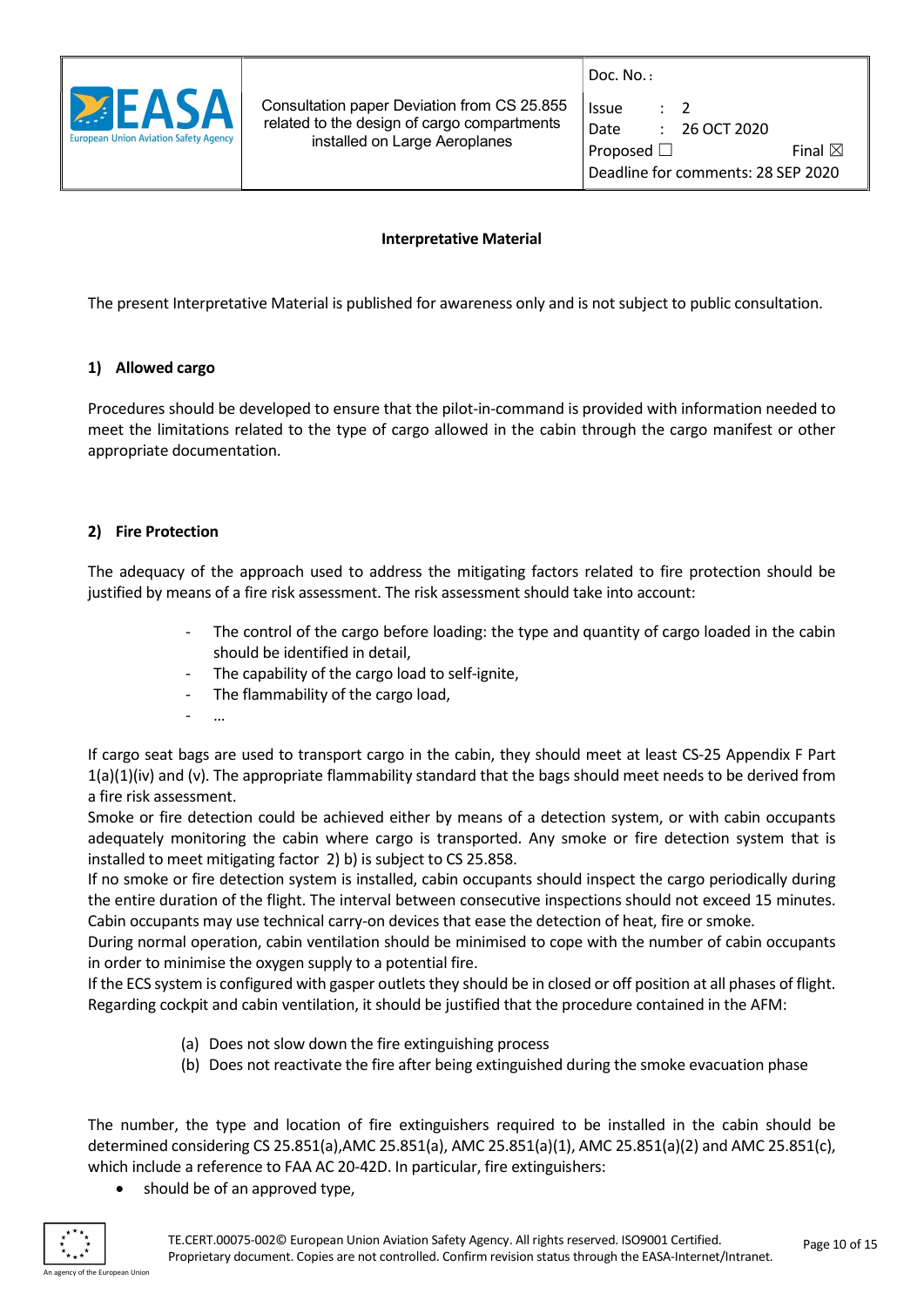

- should contain an extinguishing agent that is appropriate for the kinds and classes of fires likely to occur, and
- should have a capacity that is adequate for any fire likely to occur in the compartment, considering the volume of the cargo, compartment and the ventilation rate.
- Should be adequately located to be in immediate reach for the cabin occupants in charge of the firefighting.

The fire-fighting equipment should be installed at appropriate locations within the cabin so that is readily accessible to the cabin occupants and should include as a minimum:

- (c) A smoke hood (ETSO C116 or equivalent)
- (d) Fire protecting gloves
- (e) A crow bar or a crash axe
- (f) A flashlight

The equipment may be part of the aircraft's basic emergency equipment.

## 3) Cabin occupants

The expression 'cabin occupants', as used in this Deviation, does not refer to the required flight crew members.

Cabin occupants should not share seat rows with installed cargo seat bags.

During taxi, take-off and landing, there should be separation between the areas reserved to cabin occupants and those loaded with cargo.

Whenever possible, cabin occupants should be seated near floor level emergency exit.

The term "near" should be understood as specified in FAA AC 25.785-1B.

Exit areas shall be free of any cargo. If cargo is secured on seats, it should not be installed in seat rows fore and aft or leading to required emergency exits.

The present deviation allows the presence in the cabin of occupants involved in the applicable fire protection procedures. Other occupants may be authorised to be in the cabin based on a fire risk assessment and based on considerations of specific operational needs, if they belong to one of the following categories:

- a. Any person determined by the operator for the particular flight, to be necessary for:
	- i. the safety of flight
	- ii. the loading or unloading of cargo
- b. A person travelling to or from an assignment by the operator involving a function related to the operation of the aircraft to or from the assignment.
- c. Other categories of personnel authorized by the competent aviation authority of the country of registration of the aeroplane.

The use of crew rest compartments is allowed only if the available evacuation paths do not lead to cabin areas in which cargo is transported.

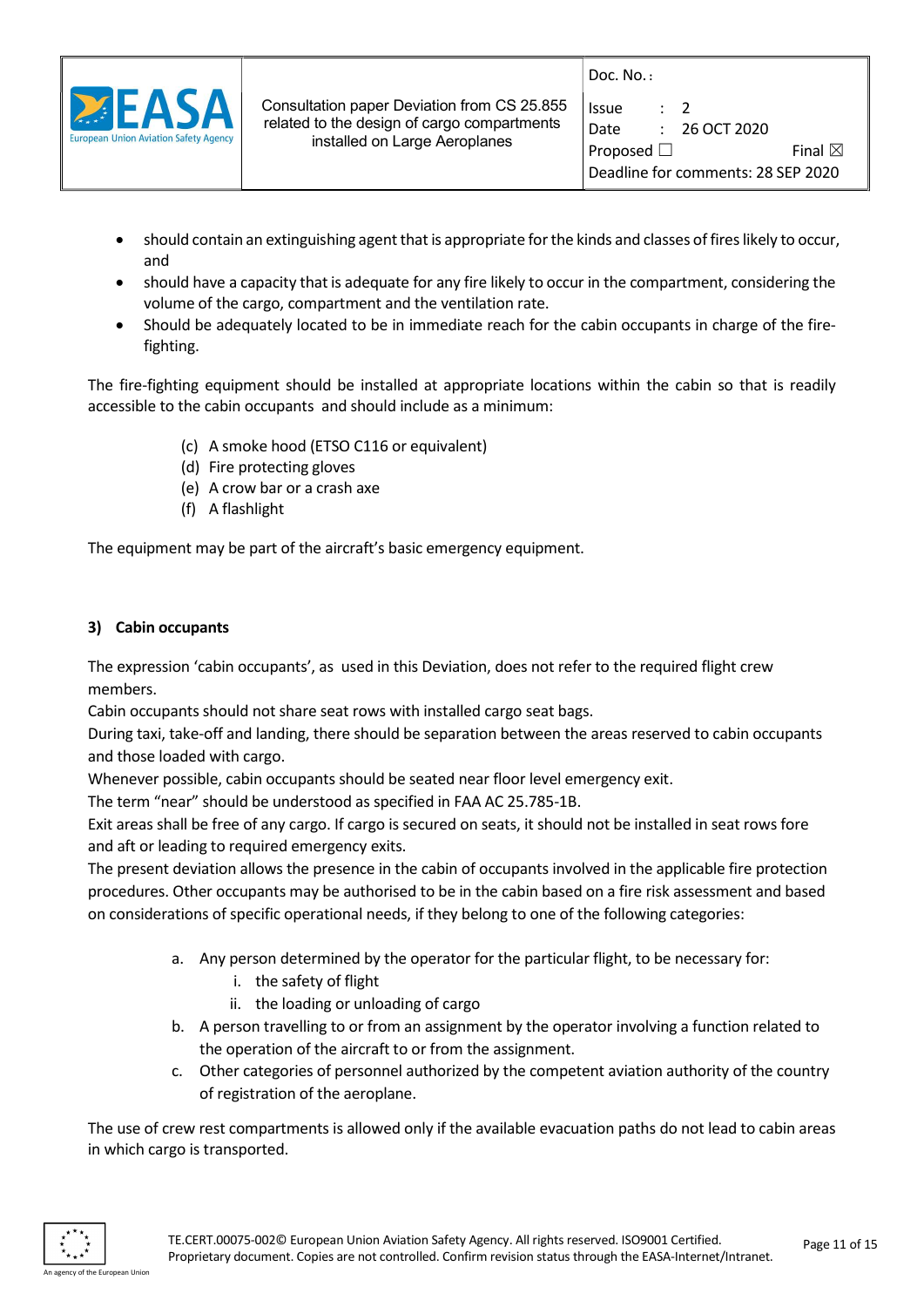

| Issue                              | $\cdot$ 7 |                   |  |  |  |
|------------------------------------|-----------|-------------------|--|--|--|
| Date                               |           | $: 26$ OCT 2020   |  |  |  |
| Proposed $\Box$                    |           | Final $\boxtimes$ |  |  |  |
| Deadline for comments: 28 SEP 2020 |           |                   |  |  |  |

#### 4) Emergency escape routes

The mitigating factors related to emergency escape routes apply to both emergency landing and ditching.

The installation of cargo should not compromise compliance with the requirements of CS 25.812 and 25.815, considering the evacuation paths available to each cabin occupant. It should be evaluated if the floor proximity emergency escape path marking is required to guide cabin occupants to an emergency exit. For example, cabin occupants may be located in an area which makes it necessary to move through the aisle(s) to reach any emergency exit, or the flight crew may need to move through the cabin to reach any emergency exit. The demonstration of compliance with CS 25.812 should be conducted simulating the presence and maximum envelope of the cargo. The time to charge the non-electrical floor path marking stripes should be defined for a cabin fitted with cargo.

#### 5) Cargo loading, installation and retaining

#### Structural Integrity

Appropriate special factors (CS 25.619) such as fitting factors (CS 25.625) and wear & tear factors (CS 25.561) should be applied. Refer to CM-S-002 "Frequent Removal of Interior Structures" for more guidance on the application of the wear & tear factor.

Structural loading limits and allowables (of the seats, cargo seat bags, pallets, nets, straps, seat tracks/beams,…) provided by the OEM should be adhered to, as well as any airframe limitations (weight and balance, floor loading capacity and running loads - per fuselage frame and in total). Minimum distance between adjacent load introduction points may be prescribed, e.g. for seat tracks/beams. For bulkheads that have a placard indicating maximum capacity, the cargo items stowed aft of these bulkheads should not exceed the maximum capacity indicated in the placard.

Items for which (E)TSOs exist, such as pallets and nets, should be (E)TSO approved or shown to meet the minimum performance standards of the applicable (E)TSOs.

The installation of pallets on seat tracks/beams requires further attention. Special attachment means are typically needed as the existing seat track/beam arrangement is usually not compatible with the dimensions of the pallets, and pallets require specific locks/latches and pick-up points for tie-down. In addition, a passenger compartment floor is typically more flexible than a cargo compartment floor, so a careful design of the pallet installation is to be considered. Large pallets attached on multiple seat track locations should not alter significantly the aircraft floor stiffness and should not introduce unintended alternate load paths in the floor structure.

Loads should be appropriately introduced (only adequate strong points should be used) and adequate strength should be provided in the direction of the acting loads.

For items made of fabrics (such as nets, straps and cargo seat bags) environmental degradation (CS 25.603) should be accounted for (e.g. through the application of a special factor or establishment of a life limit). Any pre-tension loads in attachment means such as straps, nets, floor fittings, etc. should be accounted for. Cargo placed under seats should not exceed 9 kg (20 lbs) and should be properly restrained, including in the aft direction.

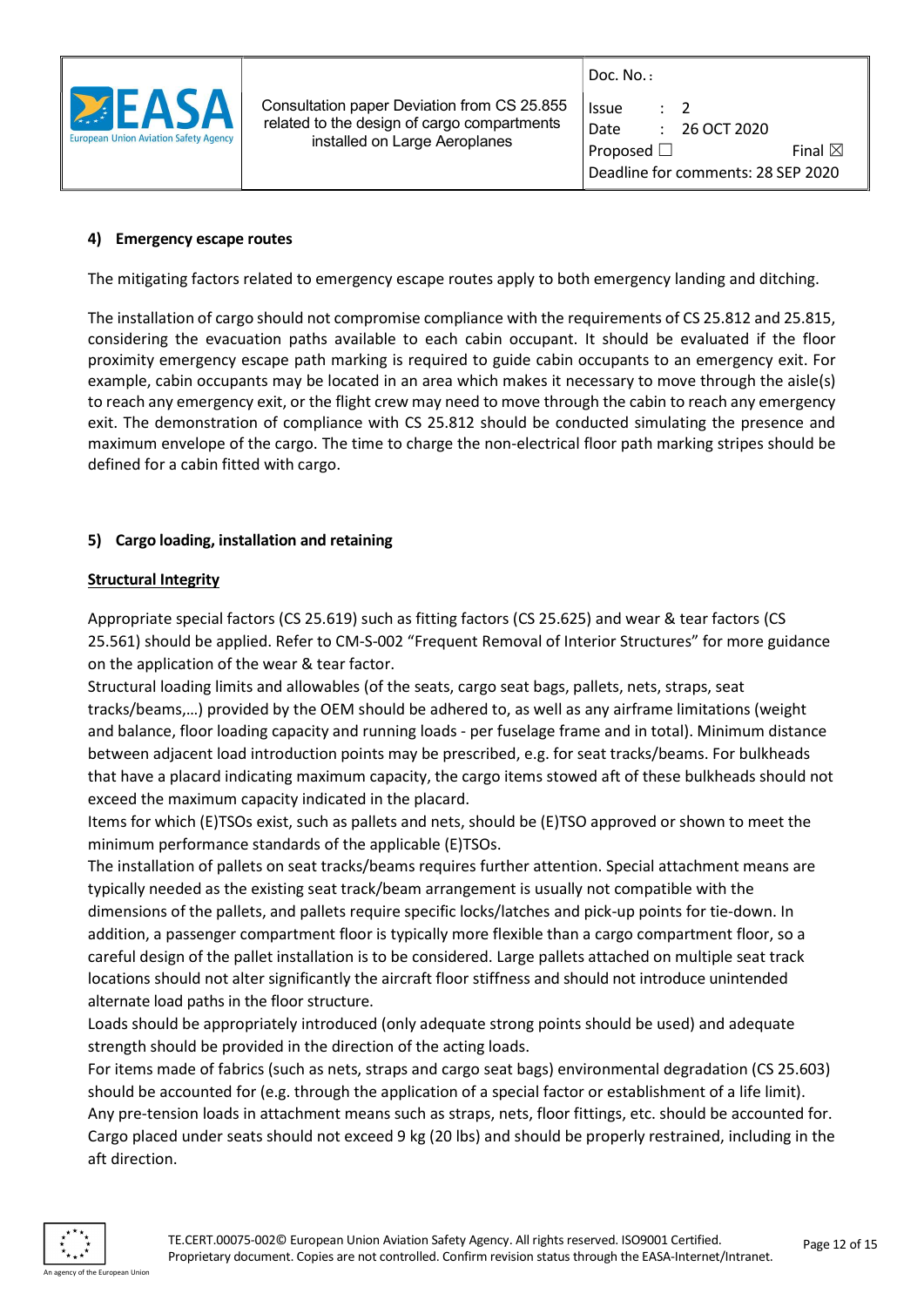

| Issue                              | $\cdot$ 7 |                   |  |  |  |
|------------------------------------|-----------|-------------------|--|--|--|
| Date                               |           | $: 26$ OCT 2020   |  |  |  |
| Proposed $\Box$                    |           | Final $\boxtimes$ |  |  |  |
| Deadline for comments: 28 SEP 2020 |           |                   |  |  |  |

# Pressure Loads / Decompression

In relation to pressure loads / decompression, the following considerations apply:

- a. All cargo packaging should be able to equalize or sustain the (delta) pressure occurring during flight.
- b. Features that allow for reduction of decompression loads should be maintained, i.e. pallets or cargo should not obstruct the operation of decompression vents or air flow.
- c. If a significant amount of cabin volume is taken by cargo and the remaining cabin air volume is correspondingly reduced, this will lead to an increase in decompression loads on the floor structure in upward direction in case of a blow-out occurring above the floor. Depending on the OEM analysis assumptions, this case may exceed the available floor strength and needs to be checked. If a significant amount of cabin volume is taken by cargo beyond what would be taken up by passengers and baggage, the remaining cabin air volume is correspondingly reduced which will lead to an increase in internal pressure rise in the event of a water landing and prevent proper operation of the evacuation doors. Depending on the OEM analysis assumptions, this case needs to be checked.

# Weight & Balance / Maintenance Program / Instructions for Continued Airworthiness

Any instructions and limitations regarding the loading and installation of cargo in the passenger cabin as well as instructions for continued airworthiness should be provided. Some examples of this would include:

- a. Cargo loading in a storage location that is not addressed in the airplane Weight & Balance Manual (WBM) would require a change to the WBM;
- b. Instructions on how to correctly sequence the loading and unloading of cargo in order to maintain proper airplane center of gravity while on the ground;
- c. Instructions on how to load cargo (i.e. distribute cargo items, with consideration of the vertical and horizontal centre of gravity locations) in seat bags or on pallets;
- d. Instructions on how to properly restrain cargo items with the use of seat bags, straps, nets and pallets and identification of the appropriate tie-down points;
- e. Instructions on how to maintain/store or repair items made out of fabrics (e.g. nets, straps and seat bags) that are subject to wear and tear as well as environmental degradation;
- f. The transportation of cargo (especially if palletized) through passenger doors may pose an increased risk of additional damage being inflicted to the doors and the airframe door surround area. Additional inspections to detect such damages may be needed. Likewise, the cabin floor may be subject (unless suitably protected, e.g. with additional foil) to an increased risk of additional damage compared to normal operation (with passengers).
- g. Applicants should verify if the assumptions that support the aircraft maintenance program (including the Airworthiness Limitations) remain valid due to the change in operations (e.g. change from passenger to cargo operation may invalidate the TC Holder's assumption on average payload factors, mission/flight durations used to establish the fatigue spectrum), or changes in aircraft weight and balance.
- h. Transportation of certain types of cargo (e.g. cargo that may release fluids) may increase the risk of contamination and consequent environmental damage to the aircraft structure and systems. This may

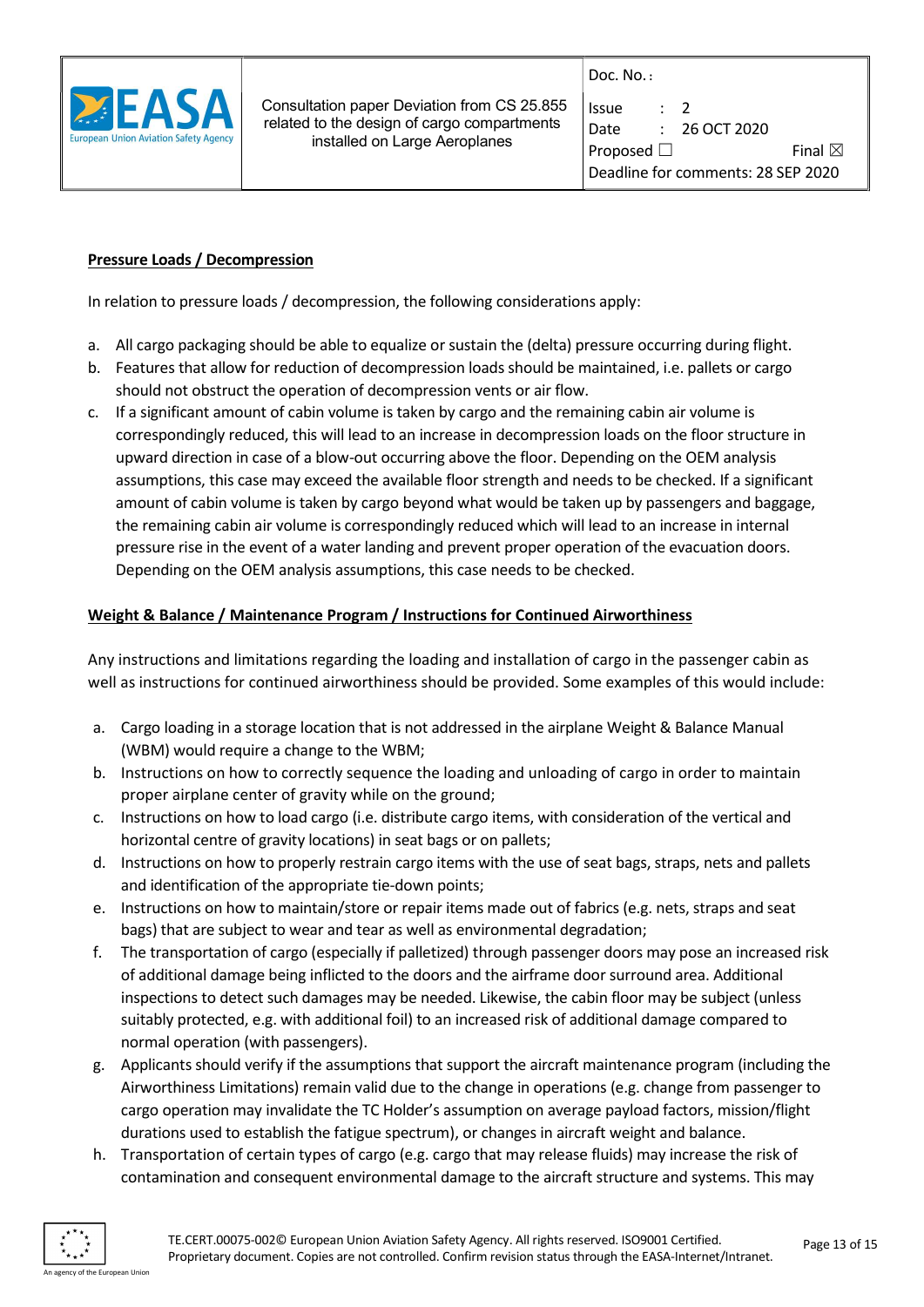

| Issue                              | $\cdot$ 7 |                   |  |  |  |
|------------------------------------|-----------|-------------------|--|--|--|
| Date                               |           | $: 26$ OCT 2020   |  |  |  |
| Proposed $\Box$                    |           | Final $\boxtimes$ |  |  |  |
| Deadline for comments: 28 SEP 2020 |           |                   |  |  |  |

pose a hazard that could compromise continued safe flight and landing of the aircraft and should therefore be addressed through dedicated inspections and maintenance tasks.

# 6) Electrical Systems

All systems and equipment (e.g. those powered by batteries) that could be involved in a cargo fire should be identified, and adequately deactivated, removed, relocated or protected or relocated. It should also be prevented that a cargo fire may originate from the failure of a system or equipment that is part of the aircraft design. The evaluation should address also batteries that:

- a. are part of the design of fixed ELTs, airbag systems and escape slides,
- b. may be located in inaccessible areas adjacent to the cabin.

The deactivation, removal, relocation or protection of electrical (and oxygen) systems is required in all cases in which a cargo fire could involve or start from one of those systems. The determination is based on proximity, as well as on the presence of protective barriers, between the transported cargo and the systems. The requirement applies to systems that are not essential for the operation of the aeroplane in the configuration which allows transportation of cargo in the cabin. For example, electrically powered emergency exit marking must not be relocated if considered necessary for the safe evacuation of the cabin occupants. Relocation of electrical /oxygen systems in emergency exit areas delimited by monuments such as galleys, lavatories, bulkheads, stowage compartments, is considered as an acceptable solution provided that the new installation meets all applicable installation requirements (e.g. special conditions of lithium batteries).

If an equipment that contains a battery (e.g. ELTs, flashlight, etc.) needs to be relocated, the impact on safety and training of cabin occupants should be considered.

Wires shall be removed, or kept installed unpowered, capped and stowed, being not accessible. Potential damage that could be created by the loading/unloading of cargo should be avoided.

If portable wireless equipment is used as a means to detect a cargo fire, then EMI and/or T-PED tolerance should be evaluated in all phases of flight in which their use is foreseen.

## 7) Oxygen Systems

Portable oxygen equipment should be removed where cargo is installed.

For centralized passenger gaseous oxygen system, the applicant should get confirmation from the aircraft manufacturer that no oxygen is present in the passenger oxygen lines under normal operation. If confirmed, the opening of the PSU oxygen door should be forbidden by using for example the test knob button. In case the aircraft manufacturer cannot confirm that no oxygen is present in the passenger oxygen lines under normal operation, or the fire-fighting procedure includes cabin depressurisation, the oxygen source should be deactivated.